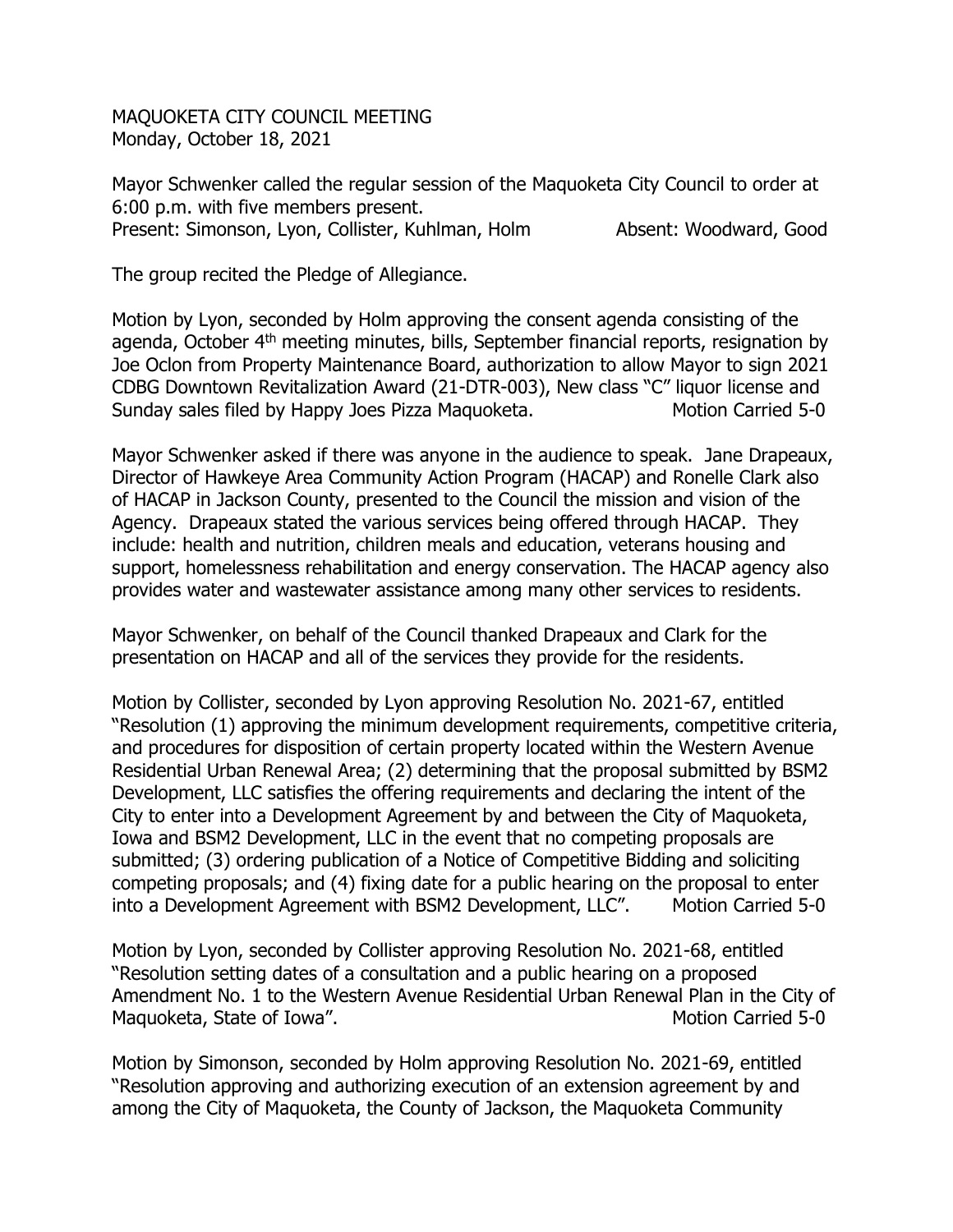School District, and Eastern Iowa Community Colleges approving the extension of the division of tax revenue in the Western Avenue Residential Urban Renewal Area". Motion Carried 5-0

Mayor Schwenker explained the incident regarding the emergency repairs to the water line on East Platt Street, stating there are approximately 200 feet of asbestos cement pipe that needs to be replaced. Dan Hintgen of WHKS presented to the Mayor and Council a map and an explanation of the plan to repair that area and to also loop the end of the water line at Fawn Brook Trailer Park to the end of the water line at the Jackson County Fairgrounds. The plan would also include a new fire hydrant, and a hook up to the DOT water line. Mayor Schwenker inquired as to the time this would all take. Mr. Hintgen stated it will depend upon the amount of rock in the area, but probably 2-4 weeks. Collister inquired the cost of the project. Mr. Hintgen stated that just to do the asbestos water line repair would be \$153,000, but to include the looping to the property on Jackson County Fairgrounds would be an additional \$100,000. Mayor Schwenker inquired as to where the funding would come from to pay for this project. Mallory Smith, Interim City Manager stated the funds would come from the City Reserve.

Motion by Collister, seconded by Lyon approving a contract with WHKS Engineering to complete the replacement of the asbestos water line and looping project for \$253,000. Motion Carried 5-0

Motion by Simonson, seconded by Collister approving payment in the amount of \$9,536.00 to Casel Construction for the 2021 Individual Sidewalk Repair Project. Motion Carried 5-0

Motion by Lyon, seconded by Kuhlman approving payment in the amount of \$4,841.49 to WHKS for South Main Trail Project.

Motion by Lyon, seconded by Kuhlman approving payment in the amount of \$64,233.13 to Origin Design for the Platt Street Project. Motion Carried 4-1 Nay: Collister

Motion by Lyon, seconded by Simonson approving payment in the amount of \$2,000.25 to Origin Design for the Stormwater Levee Project. Motion Carried 5-0

Motion by Simonson, seconded by Holm approving payment in the amount of \$635,367.30 to Tschiggfrie Excavating for the Platt Street Project.

Motion Carried 4-1 Nay: Collister

Motion by Holm, seconded by Simonson approving payment in the amount of \$43,720.47 to Manatts for the 2020 Street Repair and Maintenance Project.

Motion Carried 5-0